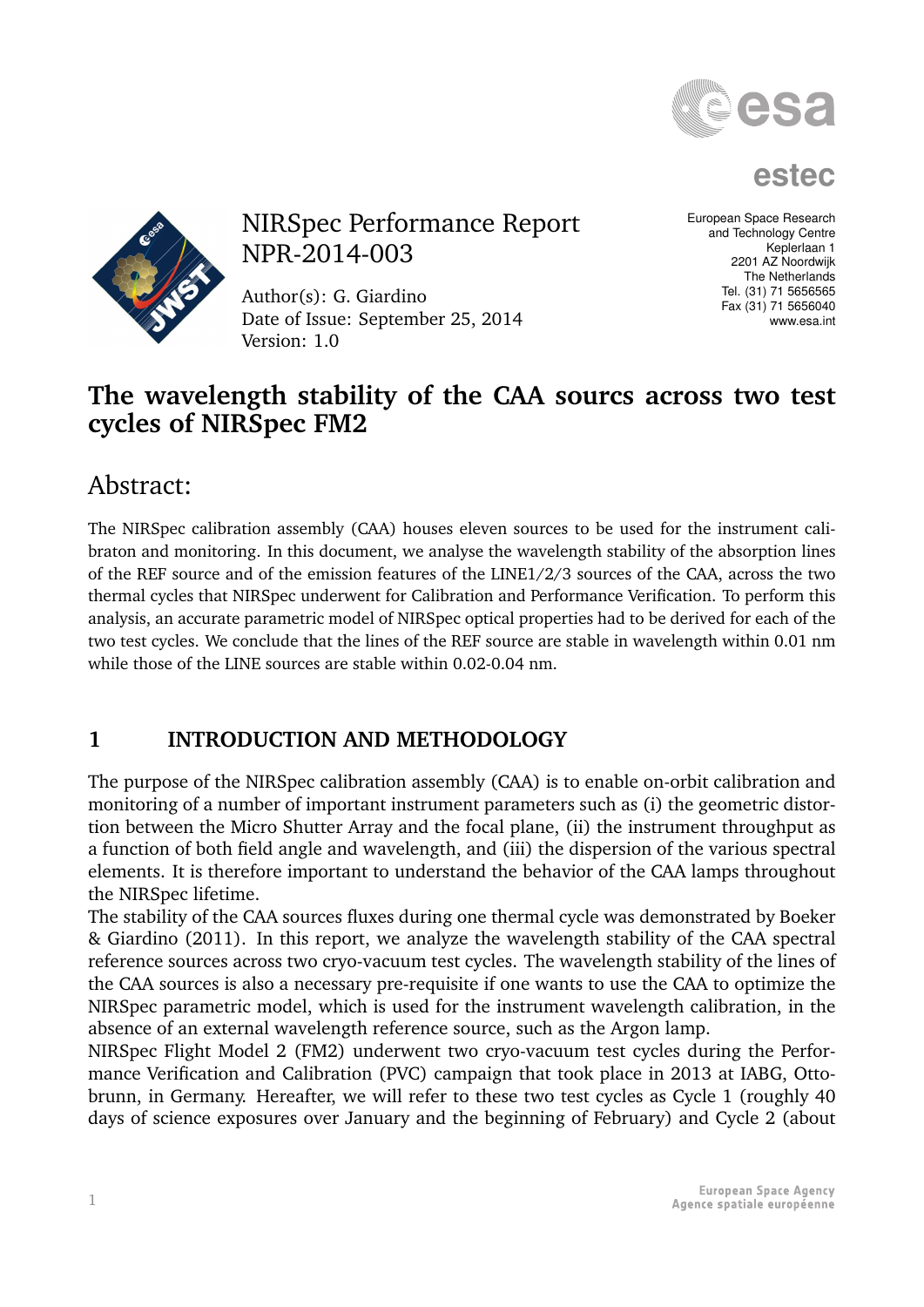10 days of science data over the end of July and the beginning of August). For details on the test setup and the on-ground calibration sources mentioned in the following sections, please refer to Birkmann (2011a).

During the campaign, data were taken with all dispersive elements of NIRSpec, with the appropriate internal and external calibration sources. To analyze the wavelength stability of the REF source, data from the test sequences MOS-MODEL (Cycle 1) and MOS-COMBO-42 (Cycle 2) were used. To compare the wavelength stability of the LINE sources across the two test cycles data from the test sequences MOS-COMBO-41 (Cycle 1) and MOS-COMBO-42 (Cycle2) were used. The unique identifier of the exposures used for this analysis are summarized in Tables 1 and 2.

This analyses was made possible because we were able to derive an accurate parametric model of NIRSpec optical properties for each of the two test cycles, using exposures of the (external) Argon lamp. For an introduction to NIRSpec parametric model see Dorner (2012b) and Giardino (2013). The procedure and accuracy achieved for the parametric model of Cycle 1 is documented in Dorner (2013). The same procedure was followed in deriving the parametric model for Cycle 2 and similar levels of accuracy were achieved (see below). The set of reference files for the two parametric models are named NIRS\_FM2\_05\_fitted\_cal2a and NIRS\_FM2\_05\_fitted\_cal2b, for Cycle 1 and Cycle 2 respectively. We consider them sufficiently accurate for the 6 gratings, but not yet completely satisfying for the Prism, so our analysis here is limited to the 6 gratings.

For this analysis of the wavelength stability, only the spectra from the two fixed slits A200\_1 and A200\_2 were used. For reference, we provide, in Table 3, the average and RMS of the residuals between the model predicted line wavelength and its true value, over all the Argon lines used for the parametric model fitting procedures, for the fixed slits, for Cycle 1 and Cycle 2, for each grating. As it can be seen from the table, the levels of accuracy of the two parametric models are similar (although in Cycle 2 we have only about a quarter of the number of reference points of Cycle 1).

Note that model NIRS\_FM2\_05\_fitted\_cal2a for Cycle 1 was derived using the MOS-MODEL sequence as reference and, for NIRS\_FM2\_05\_fitted\_cal2b (Cycle 2), we used MOS-COMBO-42 as reference data. This implies that, when comparing REF data from these two test sequences, the Grating Wheel tilt angle is 0 by definition. However, LINE data were not acquired during the MOS-MODEL sequence, so in this case, for Cycle 1, we used data from test sequence MOS-COMBO-41, and therefore had to apply the tilt angle correction when extracting the spectra. The tilt-angle correction is automatically applied by our spectral extraction software, NIPS, using the calibrated tilt-angle sensor-reading relation – see e.g. Alves de Oliveira & Giardino (2014).

For this analysis, the count-rate images were derived from the raw exposure data using the pre-processing pipeline (Birkmann 2011b), with default settings. The two fixed slits spectra were extracted using NIPS extraction pipeline (Dorner 2012a), with the appropriate parametric model. The spectra were oversampled in spectral direction to a final resolution of 2.5 times the default NIPS resolution for each grating, which corresponds to the Nyquist sampling of the nominal resolution of each grating at the central wavelength, so: 0.09 nm for G140H,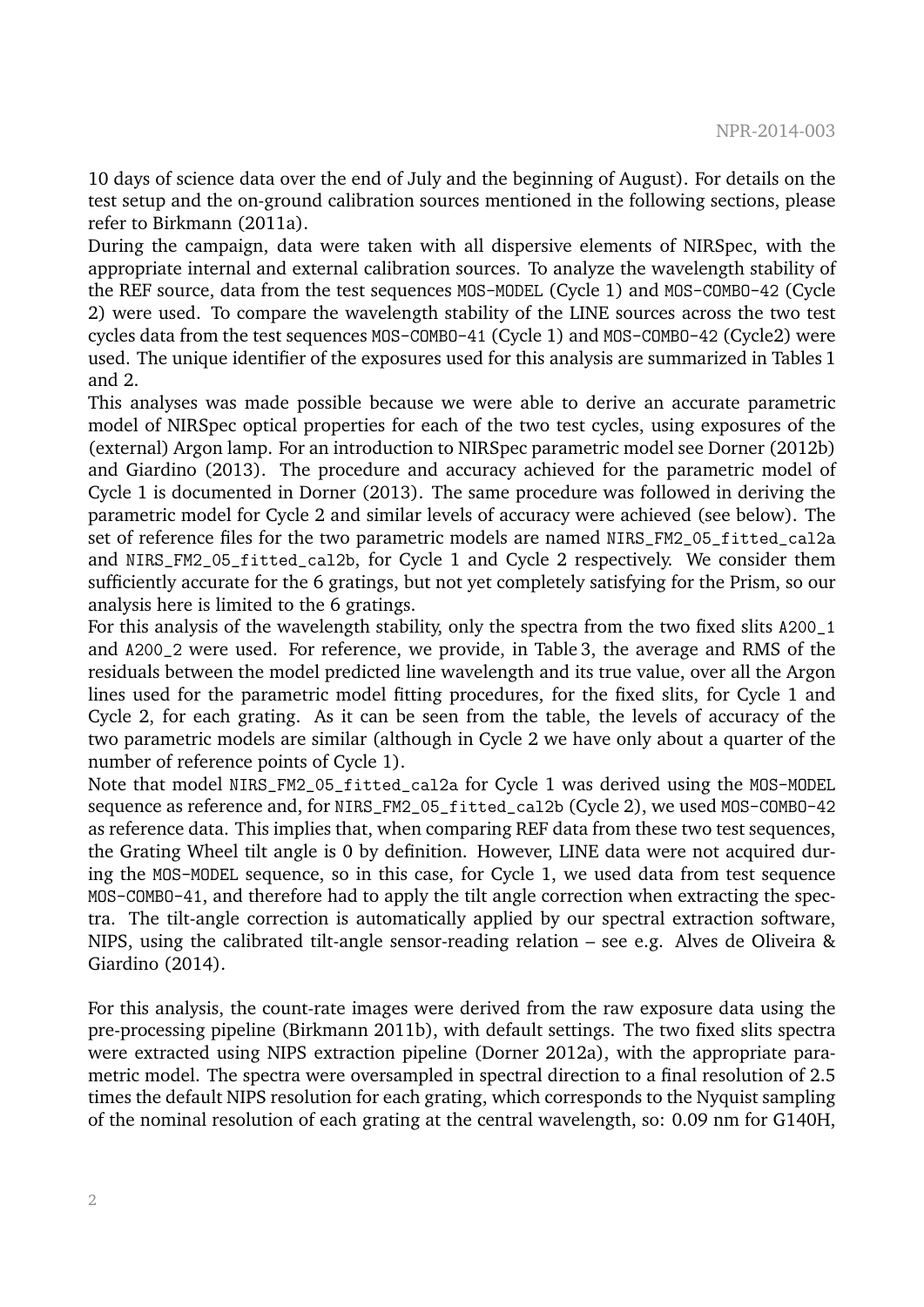| Grating | Cycle 1 NID | Cycle 2 NID |
|---------|-------------|-------------|
| G140H   | 9424        | 14442       |
| G235H   | 9440        | 14451       |
| G395H   | 13129       | 14457       |
| G140M   | 9474        | 14465       |
| G235M   | 9492        | 14471       |
| G395M   | 9504        | 14480       |

**Table 1: Unique identifiers (NIDs) for the exposures that were used to analyses the wavelength stability of the NIRSpec CAA/REF source. Data from the MOS-MODEL test sequence and the MOS-COMBO-42 sequence were used, respectively for Cycle 1 and Cycle2.**

**Table 2: NIDs of the exposures that were used to analyses the wavelength stability of NIRSpec CAA/LINE sources**

| Lamp              | Grating | Cycle 1 NID | Cycle 2 NID |
|-------------------|---------|-------------|-------------|
| LINE1             | G140H   | 11934       | 14441       |
| LINE <sub>2</sub> | G235H   | 11943       | 14450       |
| LINE3             | G395H   | 11949       | 14456       |

**Table 3: Residuals between model predicted wavelength of the Argon lines and their true values, for the two parametric models of NIRSpec, for the two test cycles analyzed here. Residuals are in nm.**

| Grating | FM2 Cycle 1        | FM2 Cycle 2        |
|---------|--------------------|--------------------|
|         | $\lceil nm \rceil$ | $\lceil nm \rceil$ |
| G140H   | $-0.007 \pm 0.015$ | $-0.013 + 0.020$   |
| G235H   | $-0.024 \pm 0.028$ | $-0.022 \pm 0.023$ |
| G395H   | $-0.039 \pm 0.040$ | $-0.043 \pm 0.042$ |
| G140M   | $-0.006 \pm 0.025$ | $-0.028 \pm 0.028$ |
| G235M   | $-0.005 \pm 0.047$ | $-0.014 \pm 0.046$ |
| G395M   | $-0.006 + 0.080$   | $-0.055 + 0.102$   |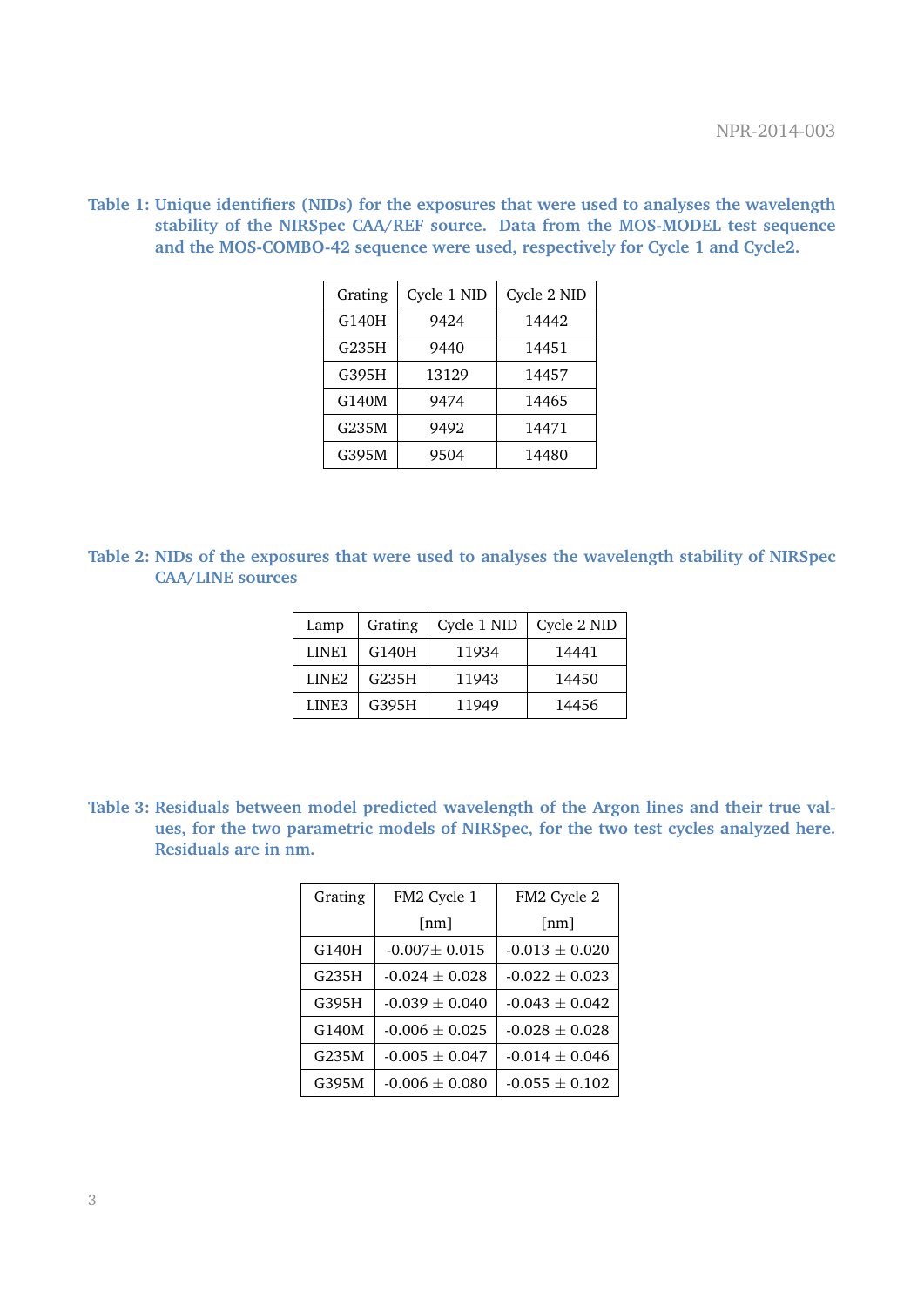0.16 nm for G235H, and 0.27 nm for G395H. Only shorted (dead) pixels were masked during the extraction (and not used).

For all the exposures analyzed here, corresponding flat fields using CAA internal flat-field sources were acquired during the same test sequences. During the analysis, trials were made of extracting the slit spectra and flat-fielding the exposure during NIPS processing, and combining it with the two different methods of deriving the 1D-rectified spectrum, the *collapse* method or the *median* method.

The conclusion was that for the REF lamp the most accurate line measurements can be derived by using the *collapse* method (which is the default method of our extraction pipeline) without flat-fielding the exposure. So this is the approach used in this case. The use of the *collapse* method combined with flat-field division, produces spectra plagued by big spikes due to (unflagged) bad pixels, resulting in less accurate comparison of the line wavelength across the two cycles (or between the two slits). Using the *median* method combined with flat-field division results in slightly less accurate wavelength comparison, in the REF case.

On the other hand, for the LINE sources which have broad emission features, flat fielding the exposure is crucial to accurately compare the emission center wavelengths (especially between the two fixed-slits within the same exposure), so in this case the *median* method combined with flat-field division is the approach that gives the most consistent results and that was used.

### **2 RESULTS**

### **2.1 CAA/REF source**

The CAA/REF source uses an Erbium doped filter and a band pass filter to generate a set of narrow absorption lines in the 1.45 to 1.55  $\mu$ m region, in the center of NIRSpec Band I. Due to the band pass filters, the REF source can also be used in order 2 and 3 without order overlap, to derive reference data for NIRSpec in Band II and Band III. Extracted spectra with the three high resolution gratings of NIRSpec, for the two cycles, are shown in Fig. 1.

Following the approach outlined in NPR-2013-007 (Birkmann 2013), the positions of the REF absorption lines was computed using the center of gravity (CoG) method by Cameron et al. (1982) (see Appendix A of NPR-2013-007 for details of the computation).

The absorption lines are resolved with the high resolution gratings and partly so with the medium resolution gratings. Nine lines were selected for the comparison between Cycle 1 and Cycle 2. Note that these 9 lines do not include lines 4, 5 and 6 of the six lines selected by Birkmann (2013), for the analysis of NIRSpec wavelength calibration. The difference in wavelength of these two lines, between the cycles, appeared to be significantly larger than for the others selected lines. These three lines are significantly shallower than the others (that is they have lower S/N), so the measured line wavelength is more susceptible to the presence of bad pixels and/or lack of a good p-flat.

To asses the wavelength stability of the REF lines, the high-resolution data, which provide well-resolved lines, are the best suited. The difference of the lines center wavelength between the two Cycles for the two fixed slit spectra are given in Table 4 for G140H, Table 5 for G235H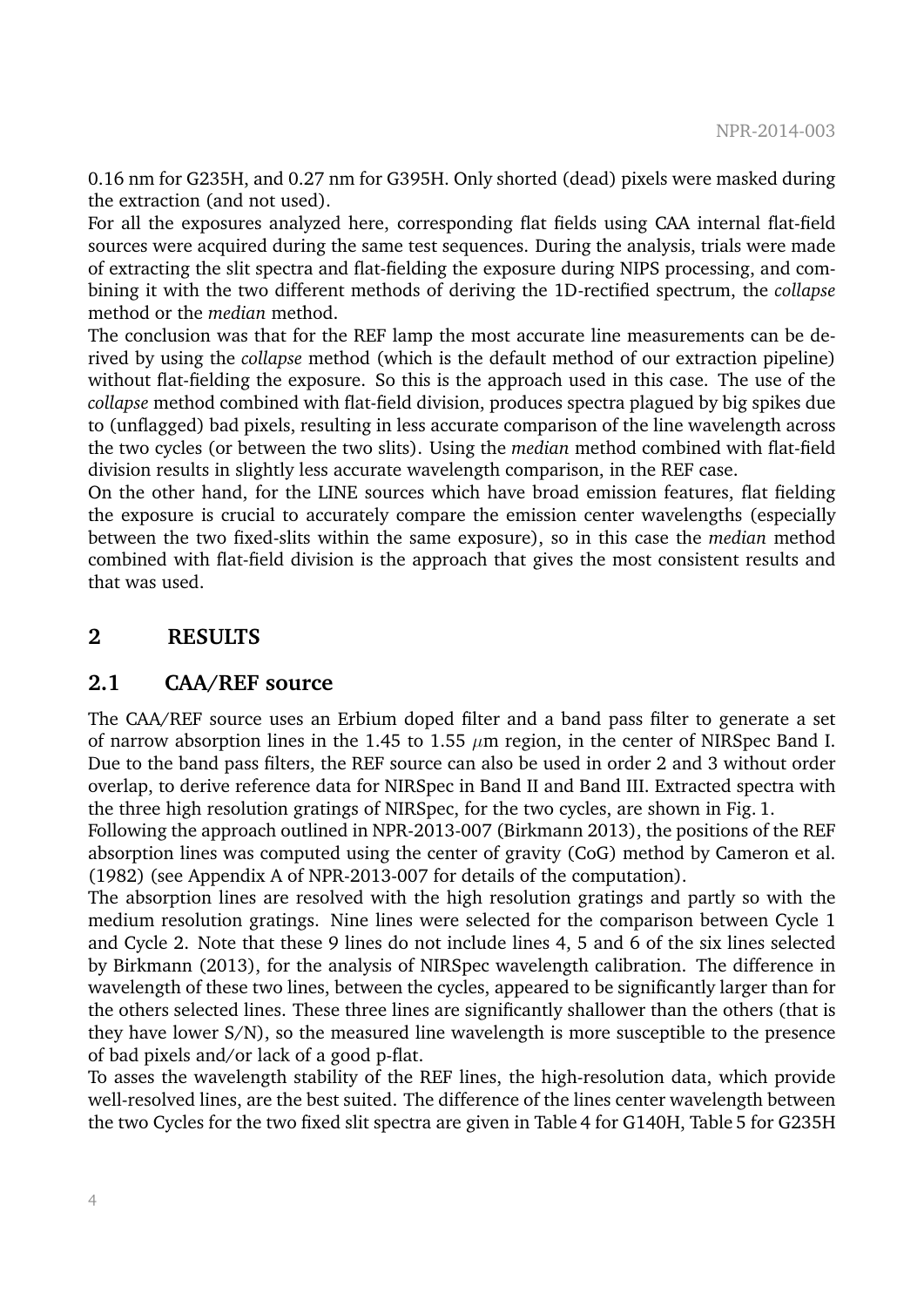| Index | Line wavelength $(C1)$         | Diff. A200_1 | Diff. A200_2 |
|-------|--------------------------------|--------------|--------------|
|       | $\lbrack \mu \text{m} \rbrack$ | [nm]         | [nm]         |
| 0     | 1.45799                        | 0.001        | 0.007        |
| 1     | 1.46562                        | 0.006        | 0.012        |
| 2     | 1.47882                        | 0.008        | 0.002        |
| 3     | 1.48660                        | 0.017        | 0.001        |
| 4     | 1.51441                        | 0.007        | 0.007        |
| 5     | 1.51581                        | 0.003        | 0.008        |
| 6     | 1.52680                        | 0.016        | 0.009        |
| 7     | 1.52826                        | 0.008        | 0.005        |
| 8     | 1.52971                        | 0.031        | 0.006        |

**Table 4: Difference between the measured center-wavelength of the CAA/REF absorption lines in Cycle 1 and Cycle 2, for G140H.**

and Table 6 for G395H. The average and RMS value of these differences over the nine lines, from the two fixed-slit spectra, are:  $0.009 \pm 0.007$  nm for G140H,  $0.009 \pm 0.027$  nm for G235H, and  $0.015 \pm 0.014$  nm for G395H.

For comparison, the average and RMS value of the difference in wavelength of the Argon lines between Cycle 1 and Cycle 2 (using the same MOS-MODEL and MOS-COMBO-42 test sequences) are:  $0.008 \pm 0.010$  nm (over 19 lines) for G140H,  $0.001 \pm 0.010$  nm (over 21 lines) for G235H. and  $0.015 \pm 0.037$  nm (over 31 lines) for G395H.

To gauge the uncertainty associated with of our wavelength determinations, one can compare the difference in wavelength of the lines in the spectra of A\_200\_1 and A\_200\_2, from the same exposure, since in this case the intrinsic line wavelength is the same. In this case, one derives the following average and RMS values (of the differences between the nine lines averaged over the two exposures from the two Cycles):  $-0.005 \pm 0.009$  nm, for G140H,  $-0.011 \pm 0.017$  nm, for G235H, and  $-0.005 \pm 0.023$  nm for G395H<sup>1</sup>, which are very similar to the wavelength differences between the two Cycles.

This and the fact that the average and RMS value of the difference of the REF lines across the two calibration Cycles are comparable to those obtained for the un-resolved Argon lines (our reference) indicates that the absorption lines of the CAA/REF source are stable across the two thermal cycles, within about 0.010 nm (i.e. the uncertainties associated with G140H measurements).

For the purpose of assessing the feasibility of using the CAA/REF lines to optimize NIRSpec parametric model, the accuaracy in determining the center wavelength of the REF absorption lines with the medium resolution grating was also analysed, also by comparing the wave-

<sup>&</sup>lt;sup>1</sup>We note that the difference in line wavelength between the two slits appear to be slightly lower for Cycle 1 data than for Cycle two data, likely because of the deteriorating quality of NIRSpec current detectors.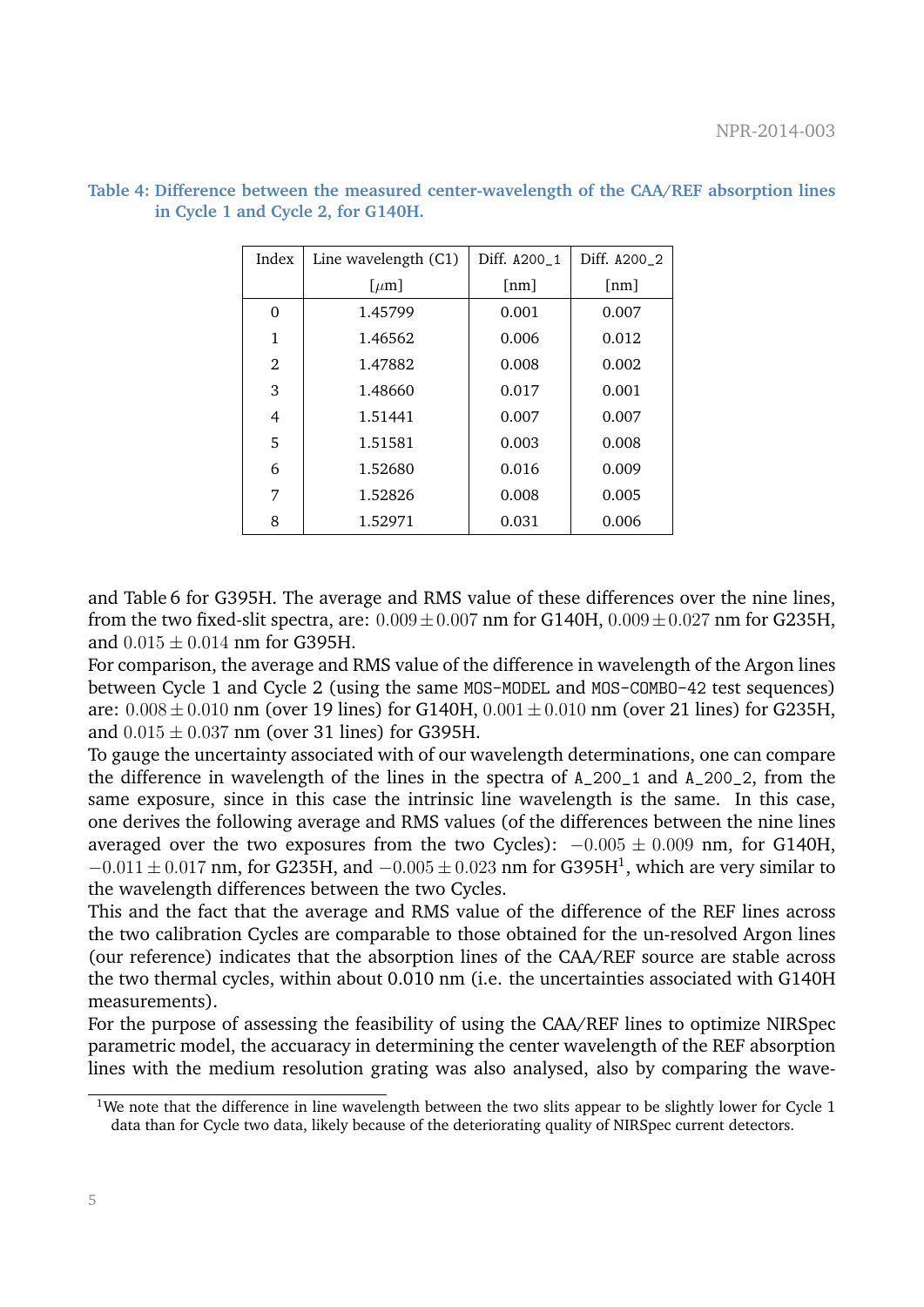

**Figure 1: From top to bottom: spectra of the CAA/REF source in order 1 of Grating G140H, order 1 and 2 of Grating G235H and order 2 and 3 of G395H; Cycle 1 data in blue and Cycle 2 data in red. For G235H and G395H the entire wavelength range of the extracted spectra is shown. For G140H we zoomed into the wavelength range where lines are present. Spectra have not been flat fielded.**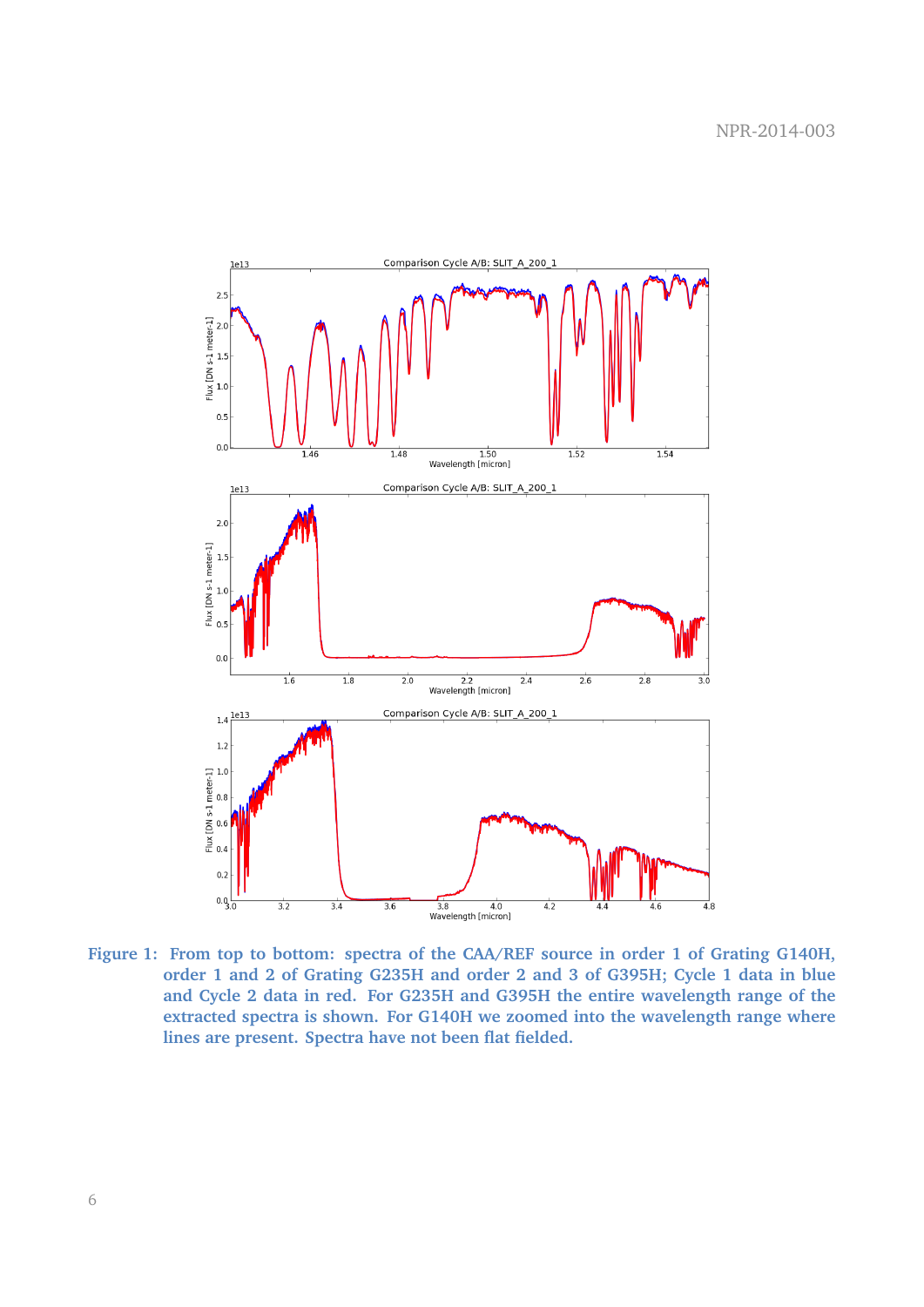| Index | Line wavelength $(C1)$         | Diff. A200_1 | Diff. A200_2 |
|-------|--------------------------------|--------------|--------------|
|       | $\lbrack \mu \text{m} \rbrack$ | [nm]         | [nm]         |
| 0     | 2.91601                        | 0.022        | 0.020        |
| 1     | 2.93130                        | 0.050        | 0.030        |
| 2     | 2.95770                        | 0.014        | 0.026        |
| 3     | 2.97326                        | 0.051        | 0.042        |
| 4     | 1.51439                        | $-0.038$     | $-0.014$     |
| 5     | 1.51568                        | 0.005        | $-0.003$     |
| 6     | 1.52675                        | $-0.011$     | $-0.031$     |
| 7     | 1.52821                        | 0.002        | 0.019        |
| 8     | 1.52969                        | $-0.028$     | $-0.002$     |

**Table 5: Difference between the measured center-wavelength of CAA/REF lines in Cycle 1 and Cycle 2, for G235H.**

**Table 6: Difference between the measured center-wavelength of CAA/REF lines in Cycle 1 and Cycle 2, for G395H.**

| Index          | Line wavelength $(C1)$         | Diff. A200_1 | Diff. A200_2 |
|----------------|--------------------------------|--------------|--------------|
|                | $\lbrack \mu \text{m} \rbrack$ | [nm]         | [nm]         |
| 0              | 4.37397                        | 0.011        | 0.008        |
| 1              | 4.39684                        | 0.030        | 0.002        |
| $\mathfrak{D}$ | 4.43647                        | 0.013        | 0.003        |
| 3              | 4.45977                        | 0.016        | 0.010        |
| 4              | 4.54324                        | 0.021        | 0.012        |
| 5              | 4.54744                        | $-0.021$     | 0.033        |
| 6              | 4.58042                        | 0.020        | 0.016        |
| 7              | 4.58481                        | 0.017        | 0.012        |
| 8              | 4.58921                        | 0.032        | 0.039        |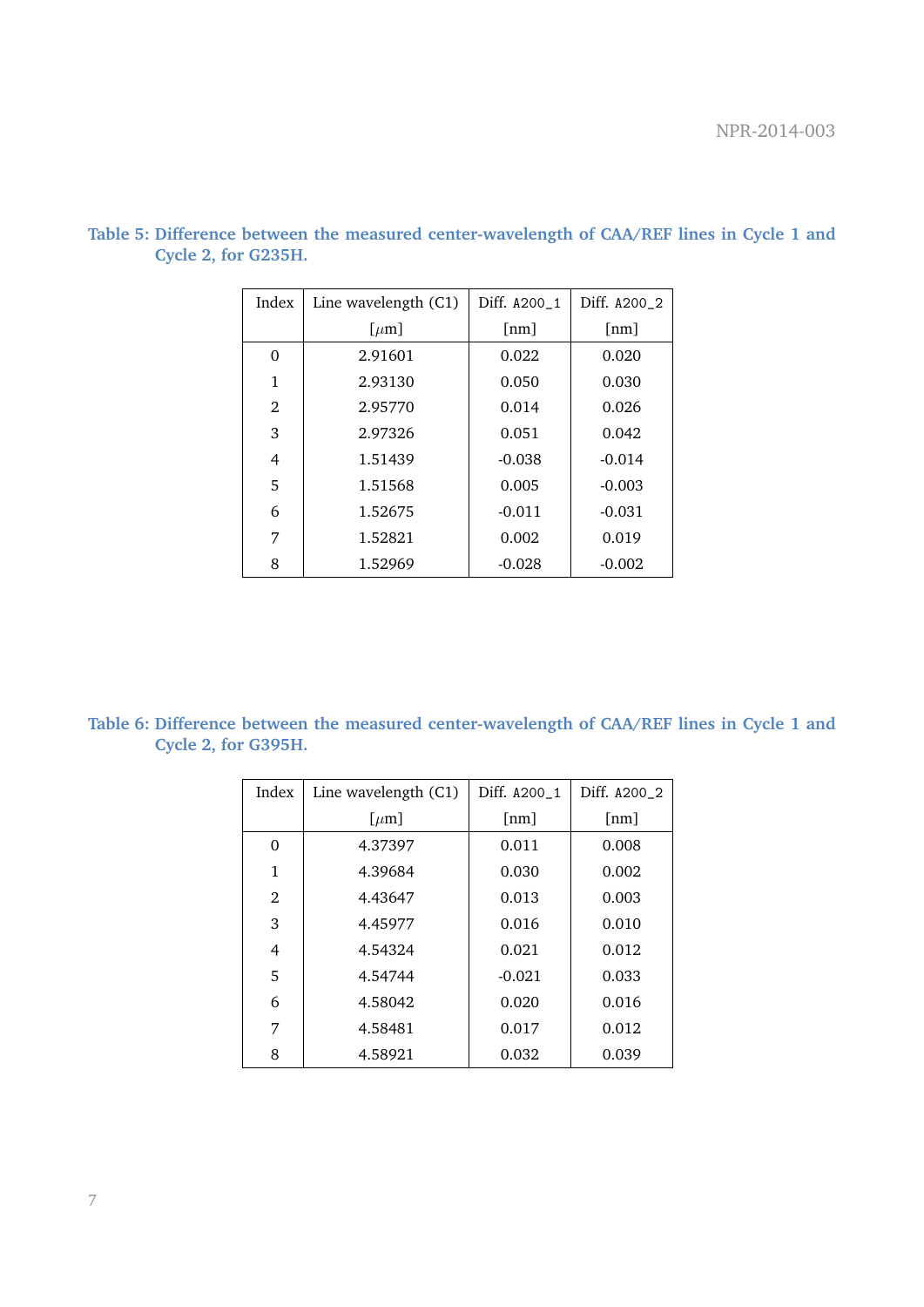| Index          | Line wavelength $(C1)$         | Diff. A200_1       | Diff. A200_2       |
|----------------|--------------------------------|--------------------|--------------------|
|                | $\lbrack \mu \text{m} \rbrack$ | $\lceil nm \rceil$ | $\lceil nm \rceil$ |
| 0              | 1.45274                        | 0.038              | $-0.025$           |
| 1              | 1.45799                        | $-0.009$           | $-0.002$           |
| $\mathfrak{D}$ | 1.46571                        | 0.028              | 0.042              |
| 3              | 1.47418                        | 0.078              | 0.022              |
| 4              | 1.47888                        | 0.050              | 0.018              |
| 5              | 1.48649                        | $-0.044$           | 0.076              |
| 6              | 1.51490                        | $-0.017$           | 0.005              |
| 7              | 1.52700                        | 0.036              | 0.027              |
| 8              | 1.53282                        | 0.058              | 0.029              |

**Table 7: Difference between the measured center-wavelength of CAA/REF lines in Cycle 1 and Cycle 2, for G140M.**

length difference between the two cycles. The results are summarised in Table 7 for G140M, Table 8 for G235M, and Table 9 for G395M.

For G140M, the 9 lines selected have acceptable differences (of the order of tenths of nanometers) and the average and RMS value of these differences over the 18 lines from the two spectra are  $0.022 \pm 0.033$  nm. For G235M, there are a number of lines with significantly higher differences (greater than 0.1 nm, in absolute value) than typically seen so far and that would be acceptable to provide an accuarate reference for the parametric model optimisation. Excluding these lines, the average and RMS value over the 13 remaining lines in each of the two slits are  $0.027 \pm 0.028$  nm. For G395M, there are even more lines that have a center wavelength difference between the two Cycles greater than 0.1 nm (absolute value) in at least one of the two spectra. Excluding these lines, leaves 9 lines in total (over the two slits) with a sufficiently accurate difference and for these the average and RMS value is  $-0.007 \pm 0.051$ nm.

### **2.2 CAA/LINE sources**

The LINE sources provide six broad emission features for each of the gratings distributed over the three different bands. Their extracted, and flat-fielded, spectra are shown in Fig. 2. Like for the REF source, the position of the individual peaks of the LINE1-3 sources was calculated using the CoG method. The difference between the lines CoGs of source LINE1 in Cycle 1 and Cycle 2, derived using the two fixed slit spectra from G140H, are summarised in Table 10. The average and RMS of this difference over eleven lines in the two slit (line 3 cannot be used in slit A\_200\_1 because it falls on the detector gap) are  $0.015 \pm 0.018$  nm. Also in this case, the difference in the emission features center wavelengths from the two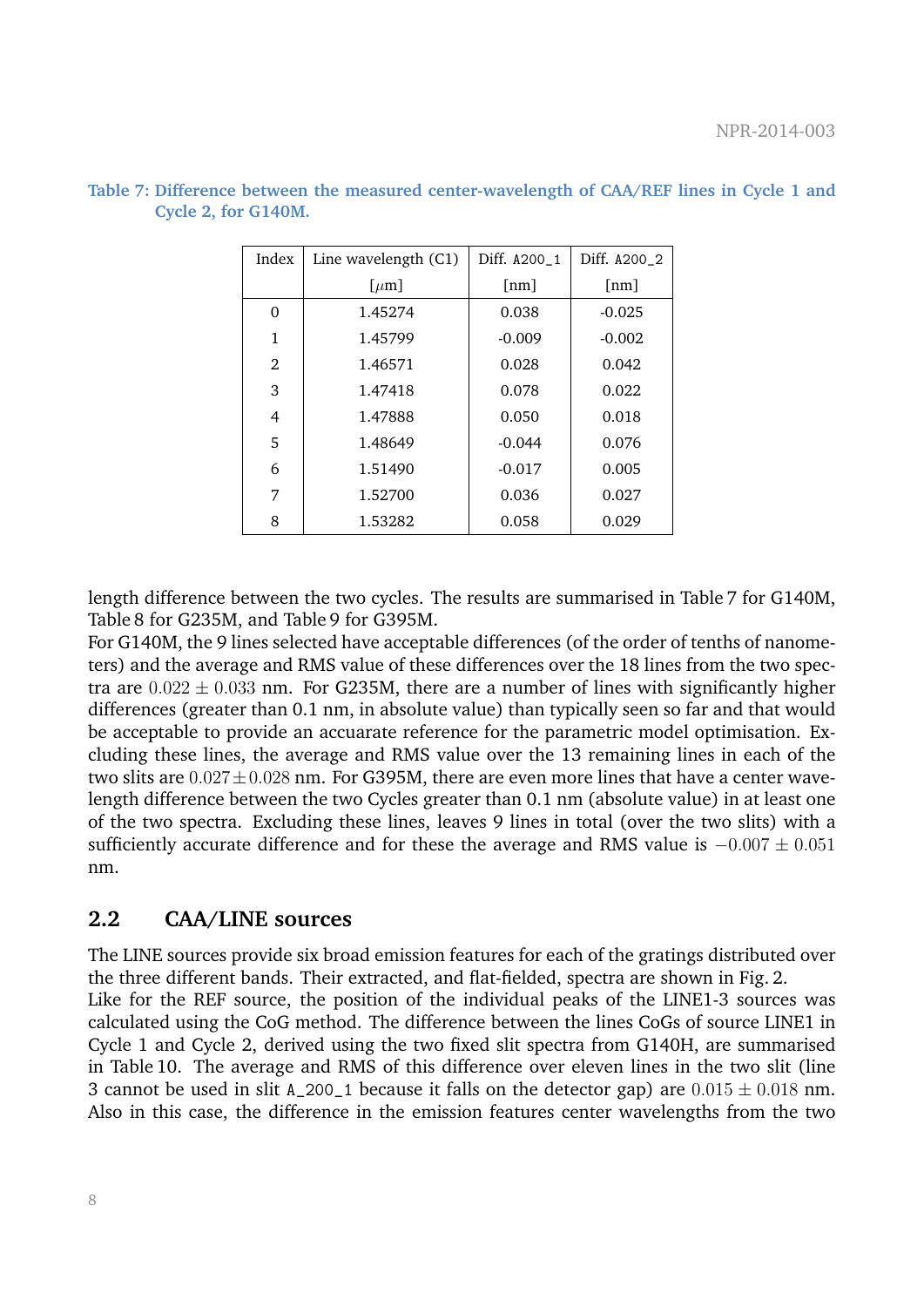| Index          | Line wavelength $(C1)$         | Diff. A200_1       | Diff. A200_2 |
|----------------|--------------------------------|--------------------|--------------|
|                | $\lbrack \mu \text{m} \rbrack$ | $\lceil nm \rceil$ | [nm]         |
| 0              | 2.90548                        | 0.059              | 0.018        |
| 1              | 2.91605                        | 0.028              | 0.042        |
| 2 <sub>1</sub> | 2.93144                        | 0.141              | $-0.026$     |
| 3              | 2.93858                        | 0.022              | 0.018        |
| 4              | 2.94825                        | 0.000              | 0.041        |
| 5              | 2.95776                        | 0.023              | $-0.000$     |
| $6\dagger$     | 1.51506                        | 0.087              | 0.119        |
| 7†             | 1.52717                        | 0.032              | 0.290        |
| 8 <sup>†</sup> | 1.53426                        | 1.316              | $-0.281$     |

**Table 8: Difference between the measured center-wavelength of CAA/REF lines in Cycle 1 and Cycle 2, for G235M. Lines where the diffence is greater than 0.1 nm in at least one of the two slits are indicated by a dagger symbol.**

**Table 9: Difference between the measured center-wavelength of CAA/REF lines in Cycle 1 and Cycle 2, for G395M. Lines where the diffence is greater than 0.1 nm in at least one of the two slits are indicated by a dagger symbol.**

| Index          | Line wavelength (C1)           | Diff. A200 1 | Diff. A200_2 |
|----------------|--------------------------------|--------------|--------------|
|                | $\lbrack \mu \text{m} \rbrack$ | [nm]         | [nm]         |
| 0 <sup>†</sup> | 4.35813                        | 0.117        | 0.037        |
| 1              | 4.37405                        | 0.008        | $-0.001$     |
| $\mathfrak{D}$ | 4.39708                        | $-0.099$     | 0.024        |
| 3              | 4.40784                        | 0.047        | 0.025        |
| 4 <sup>†</sup> | 4.42262                        | 0.197        | 0.297        |
| 5 <sup>†</sup> | 4.43588                        | $-10.784$    | 0.813        |
| 6 <sup>†</sup> | 3.03005                        | 0.249        | 0.148        |
| 7†             | 3.05428                        | $-0.032$     | 0.158        |
| 8†             | 3.06591                        | $-1.172$     | $-0.076$     |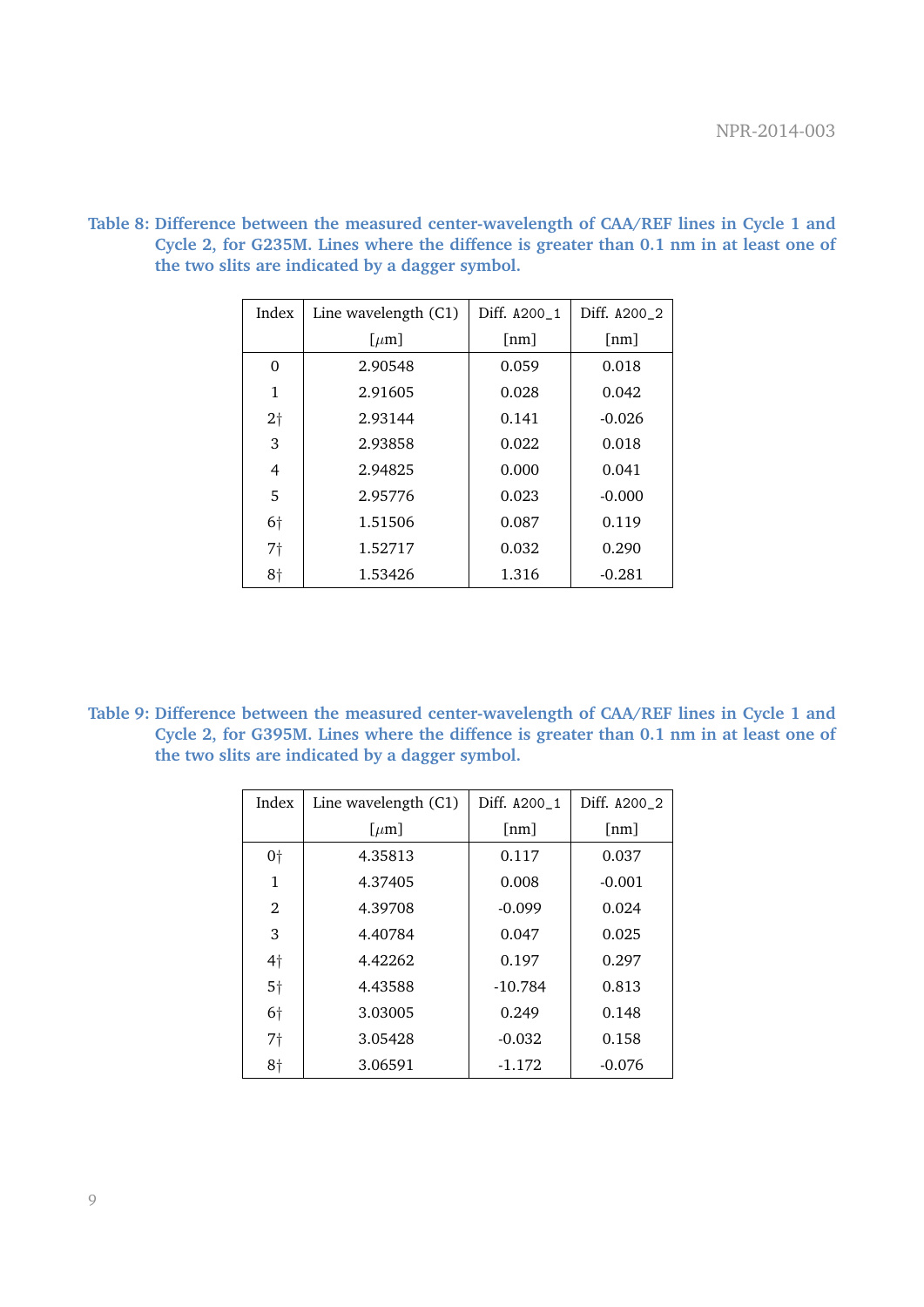| Index          | Line wavelength $(C1)$      | Diff. A200_1       | Diff. A200_2       |
|----------------|-----------------------------|--------------------|--------------------|
|                | $\left[\mu \text{m}\right]$ | $\lceil nm \rceil$ | $\lceil nm \rceil$ |
| ∩              | 0.99339                     | 0.023              | $-0.015$           |
| 1              | 1.08341                     | 0.031              | $-0.005$           |
| $\mathfrak{D}$ | 1.19407                     | 0.036              | 0.012              |
| 3              | 1.33064                     |                    | 0.004              |
| 4              | 1.50087                     | 0.008              | 0.026              |
| 5              | 1.71583                     | 0.042              | 0.009              |

**Table 10: Difference between the measured center-wavelength of CAA/LINE1 emission features in Cycle 1 and Cycle 2, using the two fixed-slit G140H spectra.**

slits within the same cycle were derived as an estimate of our accuracy and found to be  $-0.005 \pm 0.020$  nm (over 10 lines), which has very similar RMS to that for the wavelength difference between cycles.

The difference between the center wavelength of the emission features of LINE2 in Cycle 1 and Cycle 2, from G235H spectra are listed in Table 11. Excluding again line 3 in A\_200\_1, the average and RMS of these differences over the 10 lines, in the two slits with absolute difference lower than 0.1 nm, are  $-0.010 \pm 0.037$  nm, compared to a difference between the lines in the two different slits within the same exposure of  $0.010 \pm 0.020$  nm.

Finally, the difference between the lines CoGs of LINE3 in Cycle 1 and Cycle 2, from G395H spectra are listed in Table 12. The average and RMS of these differences over the 10 lines in the two slits with absolute difference lower than 0.1 nm are  $-0.010 \pm 0.041$  nm, compared to a difference between the lines in the two different slits within the same exposure of  $0.015 \pm$ 0.027.

These results indicate that also the LINE sources are stable across the two test cycles within an accuracy level of 0.02 nm for LINE1 and 0.04 nm for LINE2 and LINE3.

### **3 SUMMARY AND CONCLUSIONS**

Using the parametric models of NIRSpec optical properties for Cycle 1 and Cycle 2 of the FM2 CPV campaign, we were able to compare the line positions of four of the spectral reference sources of the CAA: the REF source and LINE1/2/3. Given our measurment uncertainities and relative calibration accuarcy, we conclude that the CoGs of the REF absorption lines are stable within 0.01 nm across the two test cycles. The CoGs of the emission features of LINE1 are stable within 0.02 nm, while those of LINE2 and LINE3 are stable within 0.04 nm, across the two test cycles. We note that the temperature of the CAA during the two cycles was very similar, with value 39.3 K in Cycle 1 and 39.8 K in Cycle 2. The wavelength stability of the CAA sources over time and across thermal cycles is an important factor if one wants to use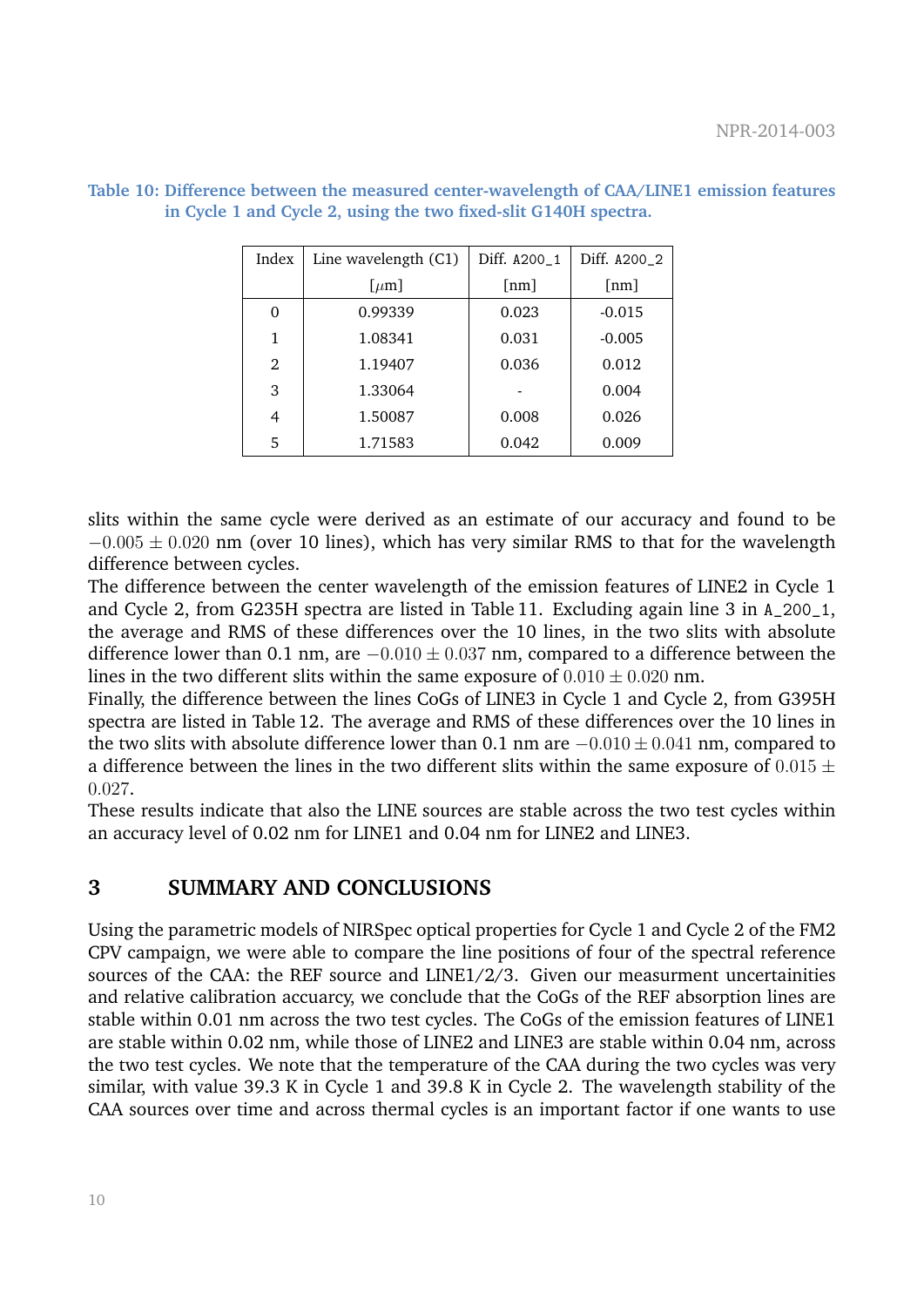

**Figure 2: From top to bottom: G140H spectrum of CAA/LINE1, G235H spectrum of CAA/LINE2 and G395H spectrum of CAA/LINE3. All spectra are in grating order 1 and have been flat-fielded. The gap in the spectra is due to the gap between the two detector arrays in NIRSpec focal plane. Cycle 1 data in blue and Cycle 2 data in red.**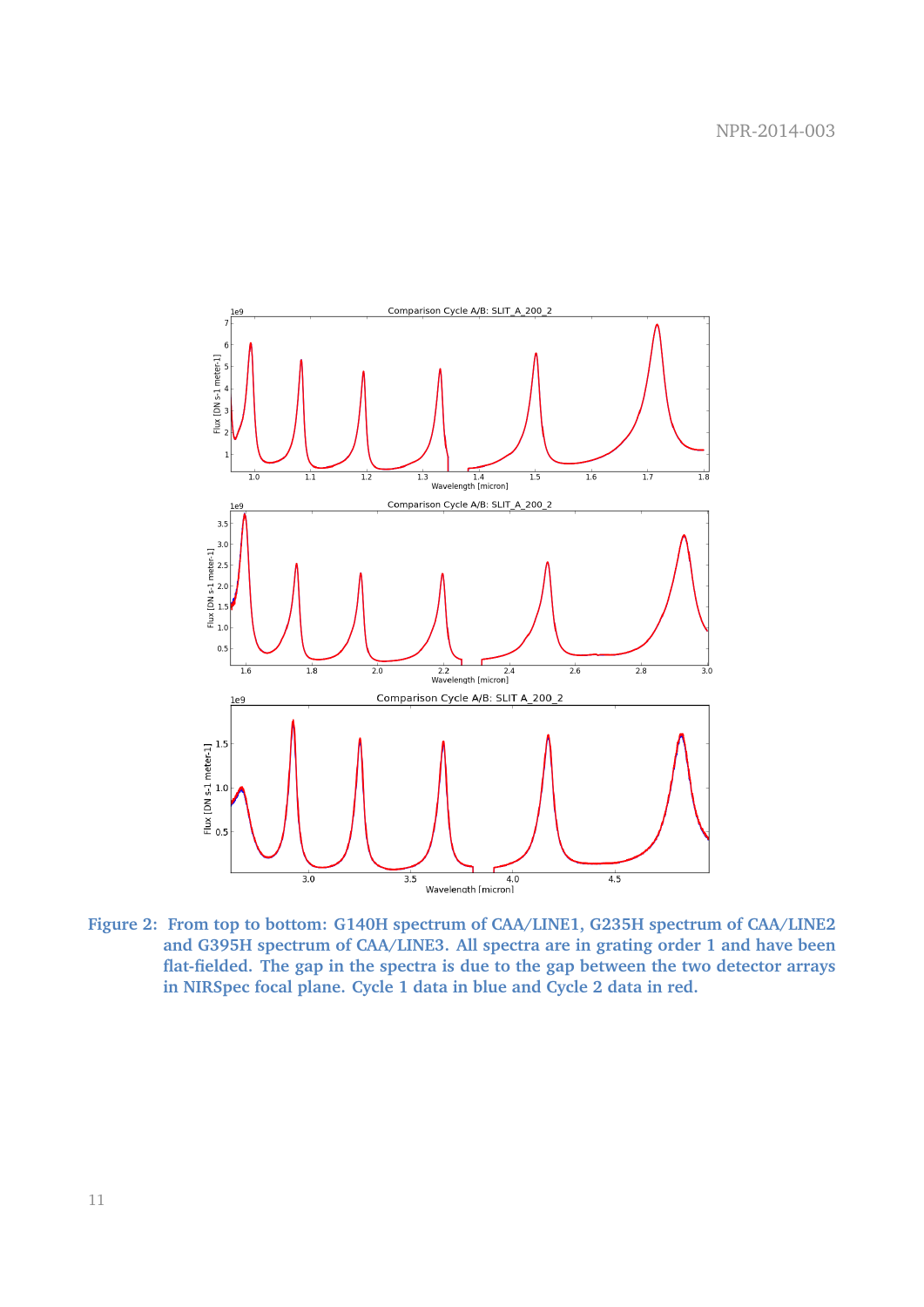| Index | Line wavelength $(C1)$ | Diff. A200_1 | Diff. A200_2 |
|-------|------------------------|--------------|--------------|
|       | $\left[\mu \right]$    | [nm]         | [nm]         |
| 0†    | 1.59559                | $-0.097$     | $-0.121$     |
| 1     | 1.75258                | $-0.014$     | $-0.024$     |
| 2     | 1.94815                | $-0.008$     | 0.031        |
| 3     | 2.19618                |              | $-0.015$     |
| 4     | 2.51416                | 0.010        | 0.019        |
| 5     | 2.92779                | $-0.030$     | 0.025        |

**Table 11: Difference between the measured center-wavelength of CAA/LINE2 emission features in Cycle 1 and Cycle 2, using G235H spectra.**

**Table 12: Difference between the measured center-wavelength of CAA/LINE3 emission features in Cycle 1 and Cycle 2, using G395H spectra.**

| Index          | Line wavelength $(C1)$         | Diff. A200_1 | Diff. A200_2       |
|----------------|--------------------------------|--------------|--------------------|
|                | $\lbrack \mu \text{m} \rbrack$ | [nm]         | $\lceil nm \rceil$ |
| 0              | 2.65905                        | 0.658        | $-0.225$           |
| 1              | 2.92303                        | $-0.044$     | $-0.033$           |
| $\mathfrak{D}$ | 3.25060                        | 0.007        | 0.001              |
| 3              | 3.65857                        | $-0.049$     | $-0.048$           |
| 4              | 4.17243                        | 0.043        | 0.004              |
| 5              | 4.82520                        | 0.065        | $-0.046$           |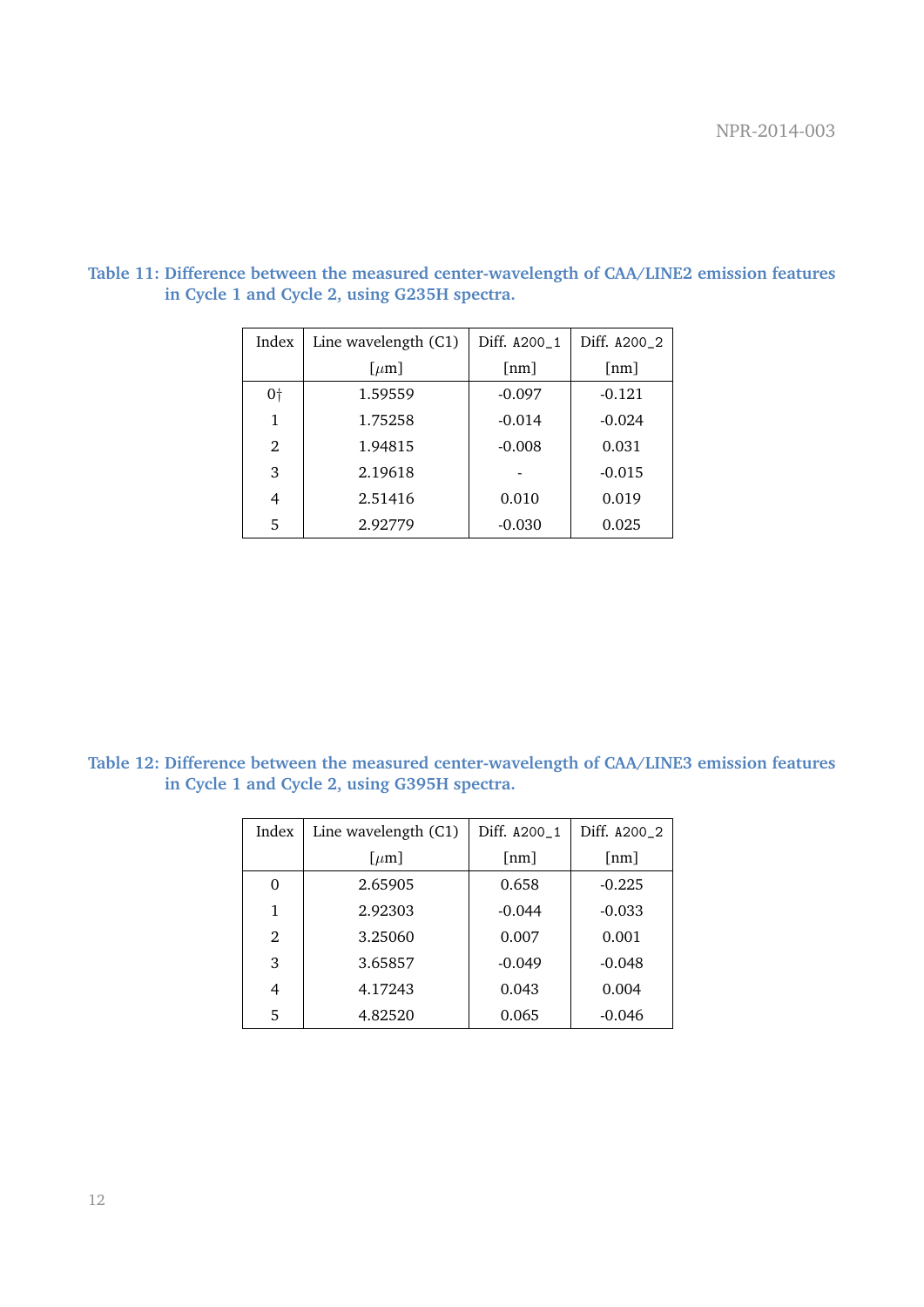the CAA to monitor various instrument parameters, such as its geometrical distortions.

The wavelength stability of these sources is also a fundamental requirements if we want to use them as reference in the optimization of the NIRSpec parametric model. For this purpose, an other crucial parameter is the number of lines for which the line center wavelength can be determined with sufficent accuracy for each gratings. It appears from this analysis, that the accuracy with which the center wavelength of nine REF absorption lines can be determined with the CoG method for all the high-resolution gratings is comparable to that achieved with a Gaussian fit for the narrow Argon emission lines (in the case of the fixed slits). The accuracy achieved for the medium-resolution gratings also appears to be sufficient (i.e. comparable to our model residuals) for an acceptable number of lines.

The accuracy with which the CoGs of the LINE emission features can be determined, for the H gratings, although slightly worse than that for the REF lines, would also be sufficient for the model optimization. Although in this case the number of lines is small, so one would use these in combination with the REF lines, anyway.

One parameter that is crucial to deriving reliable CoGs for these lines is the oversampling factor of the 1D-rectified spectrum, whose accuracy relies on the fixed slits spectral traces being approximately 30 pixels wide in spatial direction $^2$ . For the parametric model optimization the MOS spectra have to be used as well and these have traces only 4 pixels wide, which will affect the accuracy of the over-sampling as well as the overall S/N of the spectra. However, the effect of this issue, as well as other aspects of using the internal lamps as opposed to the Argon source (such as wavelength coverage), are probably best assessed by performing the optimization itself and looking at how the residuals compares with those from the "Argon-optimized" model.

#### **REFERENCES**

- Alves de Oliveira, C. & Giardino, G. 2014, Algorithm to compute the unrectified 2D spectrum for NIRSpec fixed-slits, NIRSpec Technical Note NTN-2014-004, ESA
- Birkmann, S. 2011a, Description of the NIRSpec optical ground support equipment (OGSE), NIRSpec Technical Note NTN-2011-002, ESA/ESTEC
- Birkmann, S. 2011b, Description of the NIRSpec pre-processing pipeline, NIRSpec Technical Note NTN-2011-004, ESA/ESTEC
- Birkmann, S. 2013, NIRSpec wavelength calibration accuracy, NIRSpec Performance Report NPR-2013-007, ESA
- Boeker, T. & Giardino, G. 2011, Temporal Stability of CAA Lamp Fluxes, NIRSpec Performance Report NPR-2011-002, ESA

Cameron, D. G., Kauppinen, J. K., Moffatt, D. J., et al. 1982, Applied Spectroscopy, 36, 245

<sup>&</sup>lt;sup>2</sup>The Argon spectra used for the parametric model optimization were not over-sampled